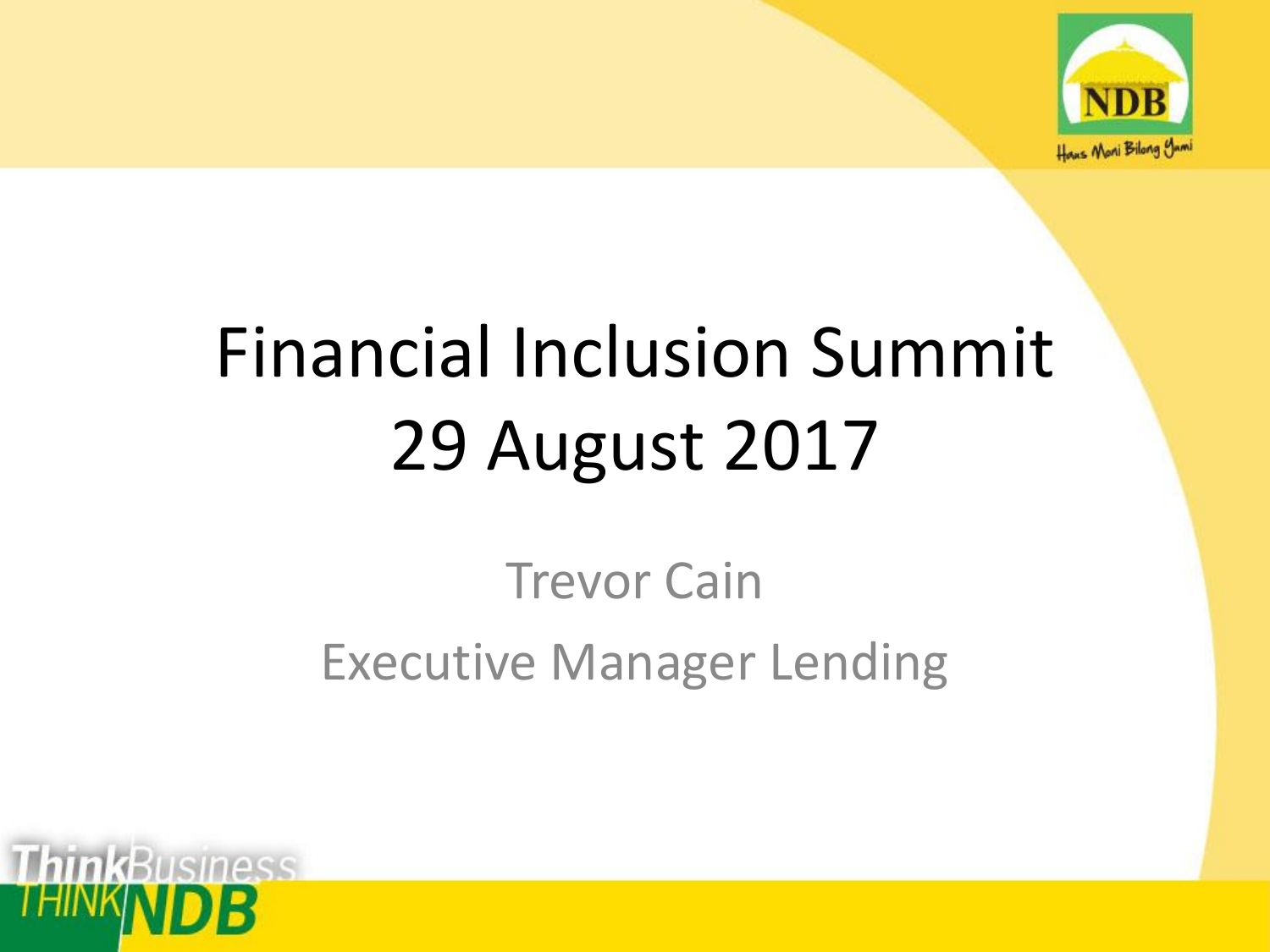### NDB's footprint



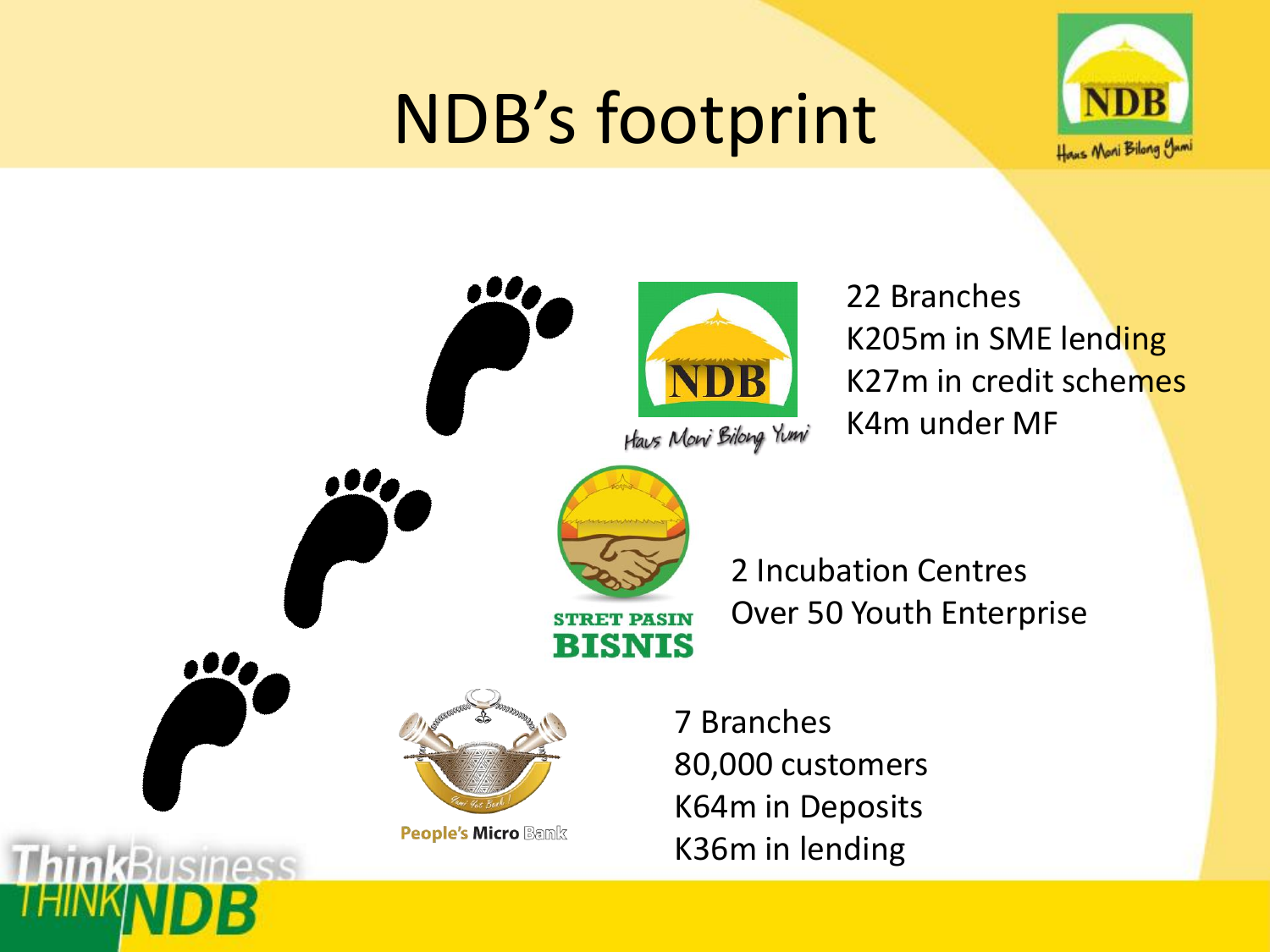## People's MicroBank

- Started 2013 now 7 branches with over 80,000 customers
- Branchless banking to be rolled out to assist the unbanked
- Working with BSP on interchange



Hous Moni Bilong Yum

**People's Micro Bank** 

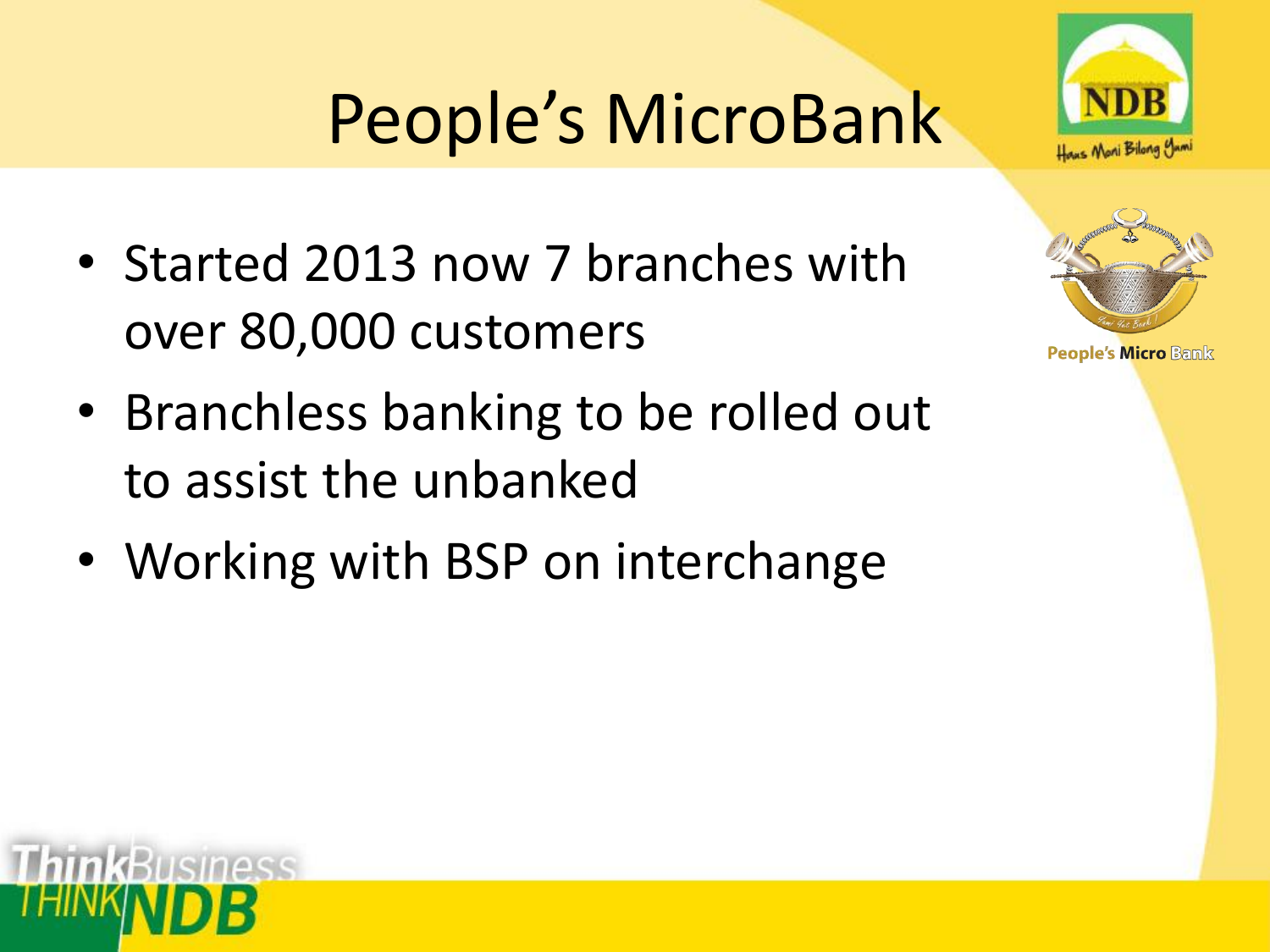#### NDB Investments



- Stret Pasin Stoa
- YES



- Incubation centres helping SME to grow
- Lack of Government support despite pushing the concept



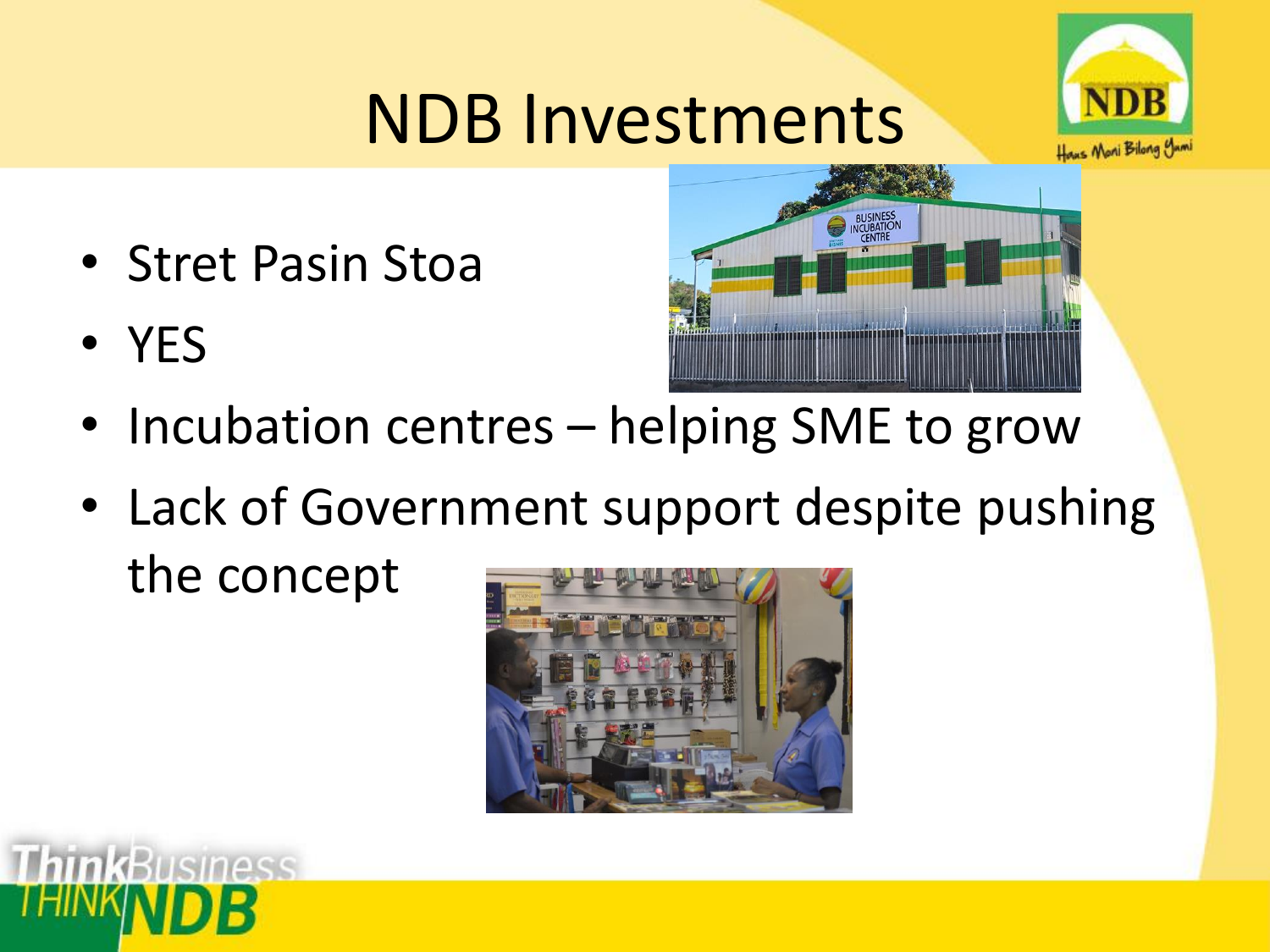## District Credit Schemes



- K13m across 12 districts
- K14m with Tourism and fishing
- ABG provided K2m in security
- Support from the members has helped over 1500 (although some have helped themselves)
- Higher arrears

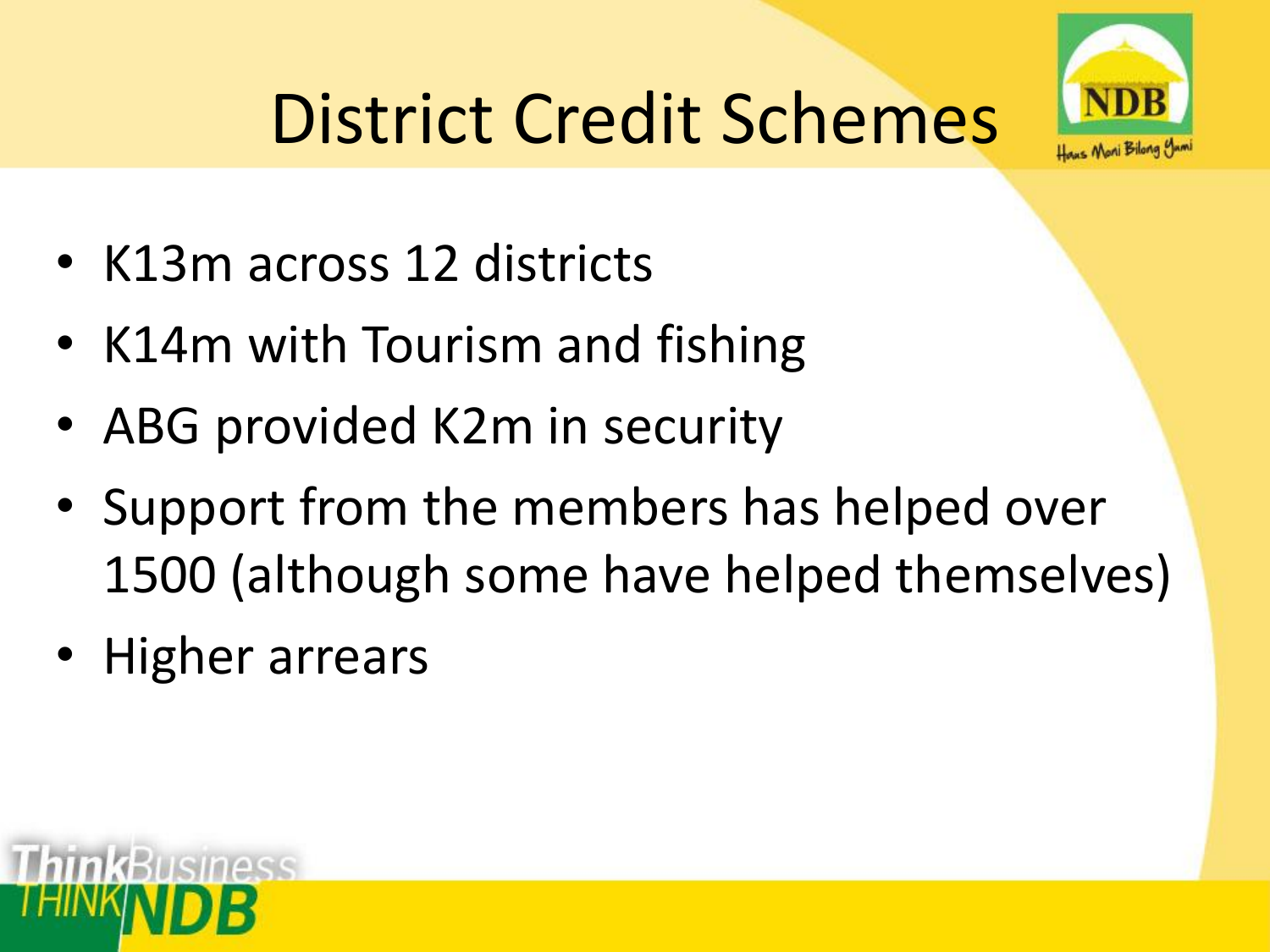### Micro Finance



- 3000 customers under over 350 CBO's
- Each CBO 10-20 members
- Village based approach working together has improved their lives
- Repeat lending
- Lending of around K4m
- High arrears in some regions

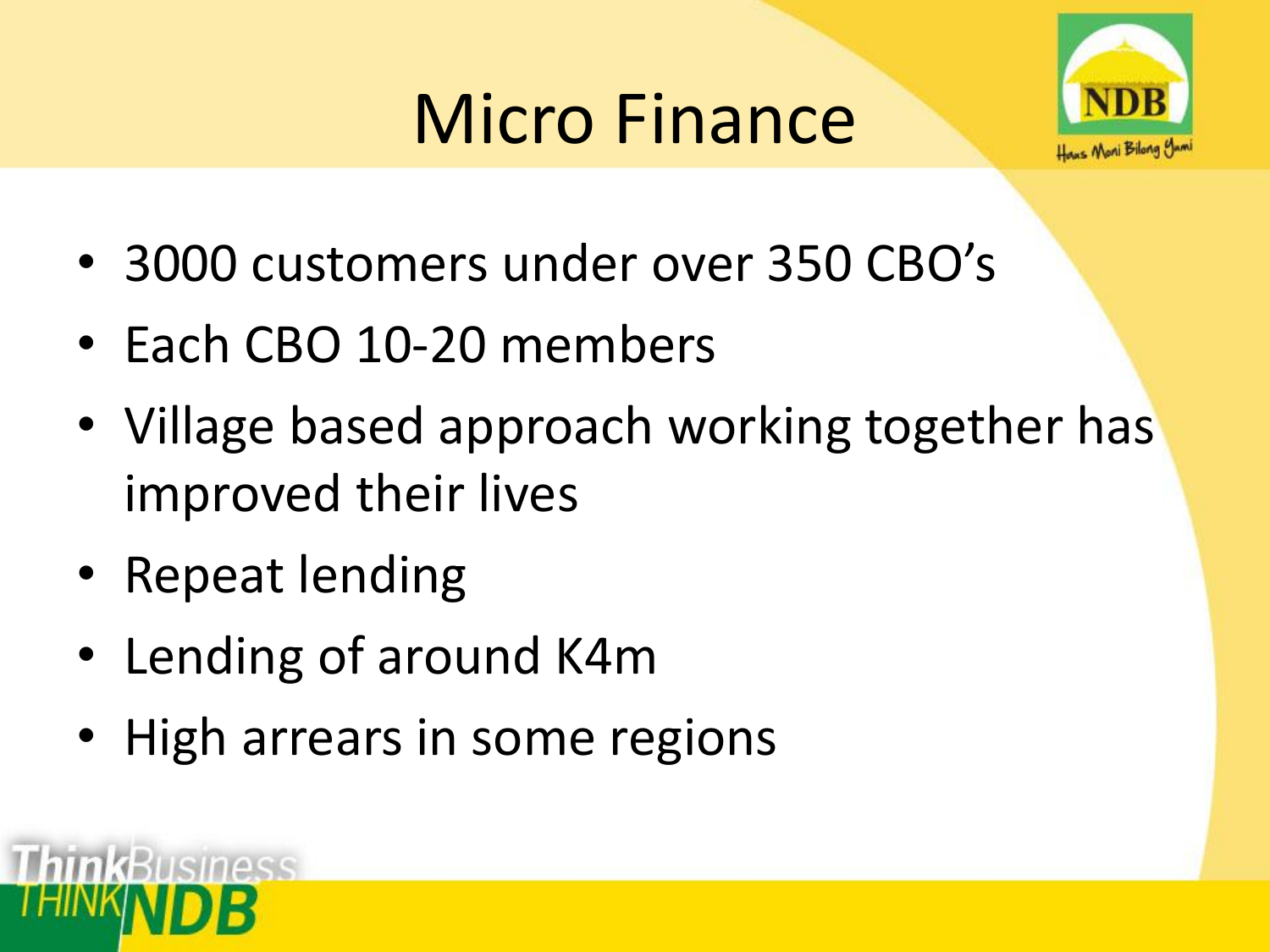## **Opportunities**

- PPSR working but untested
- Branchless banking
- Mobile banking

SINASS

• Does not necessarily transform into better economy





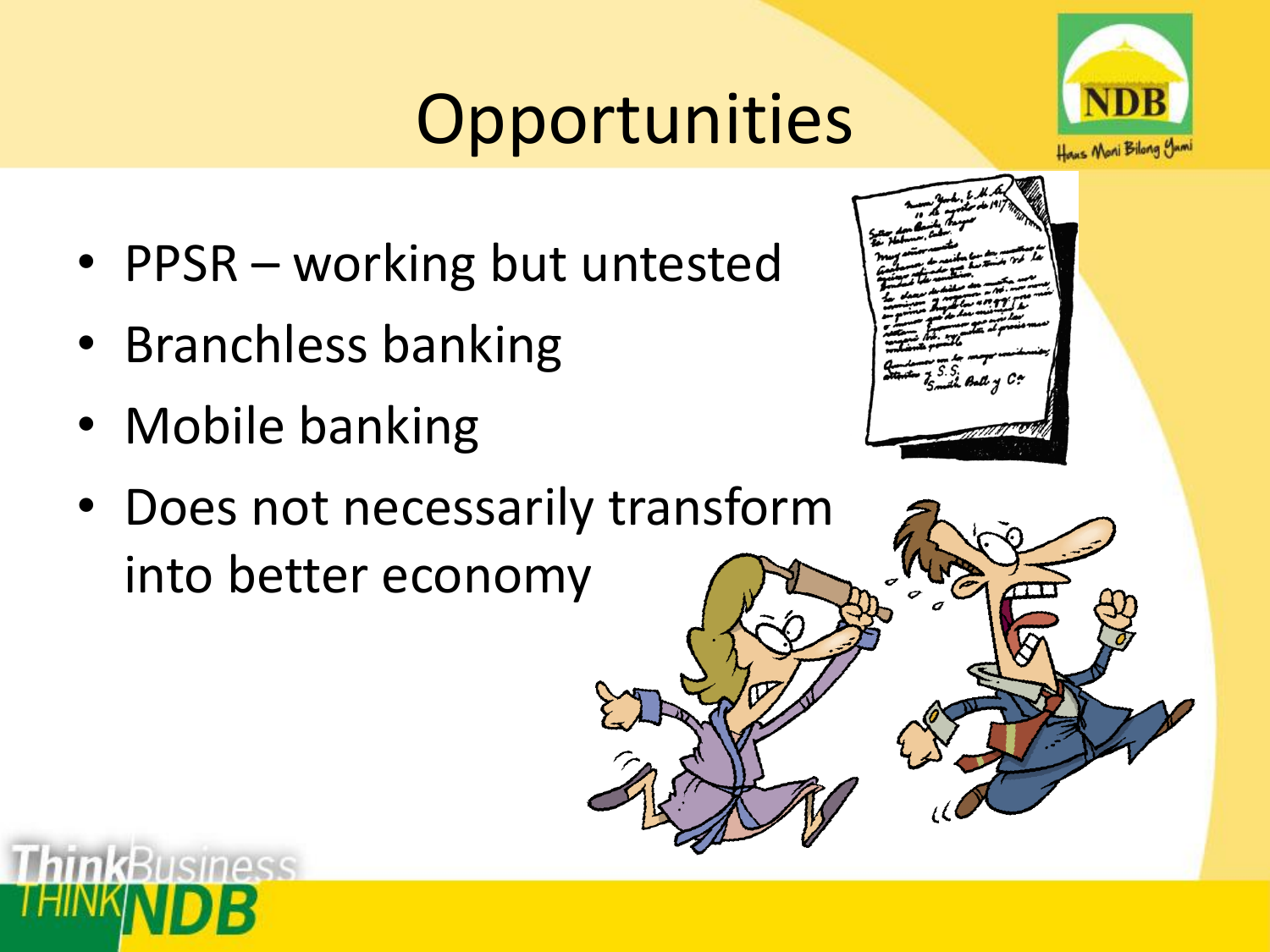### **Challenges**



- It's their money
- Loan payments and cash
- Marketplace infrastructure
- Understanding what is theirs and what is business
- Handouts instead of hand ups
- Good staff involved in the process

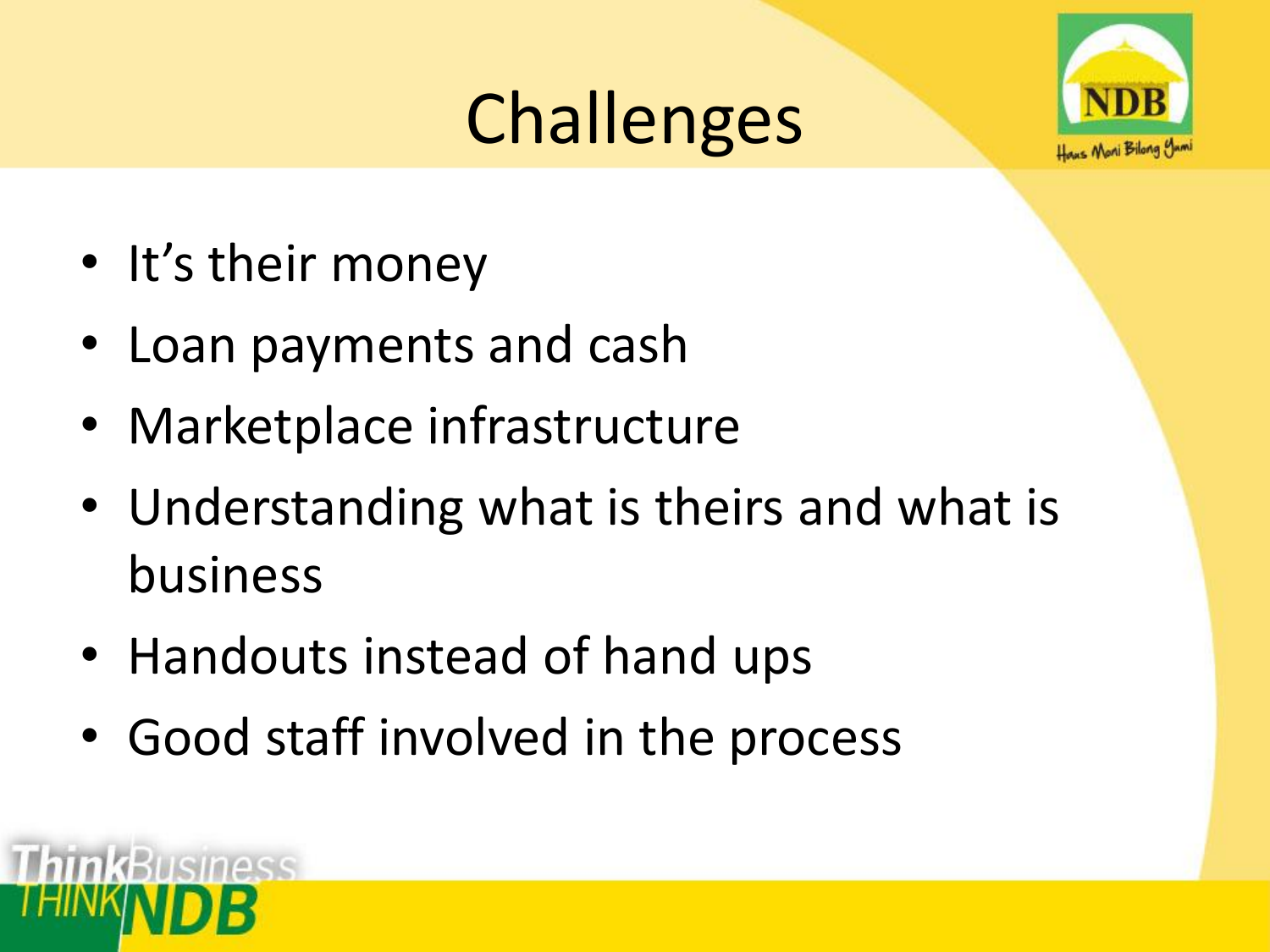# Where to from hia?



- Survived 50 years but future a challenge
- Commercialisation of the Bank will assist and reduce reliance on Government
- More on electronic banking to save on buildings
- Rural partnerships but not just tok tok